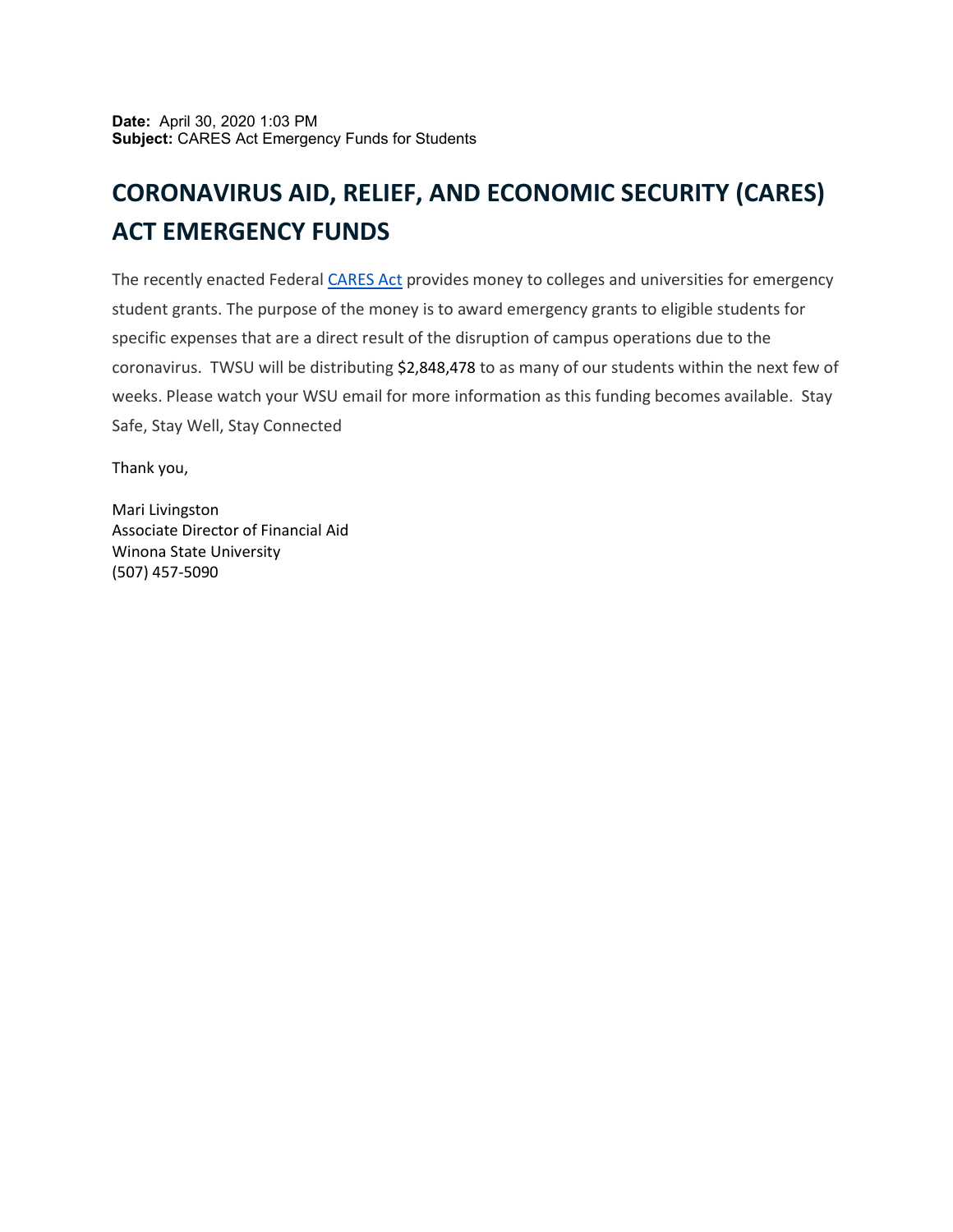**Date:** May 6, 2020 3:06 PM **Subject:** CARES Act Emergency Funds for Students Update



## **CORONAVIRUS AID, RELIEF, AND ECONOMIC SECURITY (CARES) ACT EMERGENCY FUNDS**

Through the Coronavirus Aid, Relief, and Economic Security Act (CARES Act), Winona State University has been given the opportunity to provide emergency grants to certain eligible students experiencing financial hardship as a result of disruptions due to COVID-19. It has been determined you qualify to receive these funds. The first round of grants will be **processed tonight for \$203**.

WSU will be direct depositing the funds into your personal bank account that you have on file. If you have not already set up a [direct deposit](https://nam02.safelinks.protection.outlook.com/?url=https%3A%2F%2Fwww.winona.edu%2Fbilling%2Fdirectdeposit.asp&data=04%7C01%7Cbayers%40winona.edu%7Ce4dcc4b9d6c84faad00a08d8c3aa9922%7C5011c7c60ab446ab9ef4fae74a921a7f%7C0%7C0%7C637474484763362652%7CUnknown%7CTWFpbGZsb3d8eyJWIjoiMC4wLjAwMDAiLCJQIjoiV2luMzIiLCJBTiI6Ik1haWwiLCJXVCI6Mn0%3D%7C1000&sdata=RLRlm6e%2BsaPlJWwv2ZBzwXFZx16Jl3cn5MXPPrmW0u8%3D&reserved=0) account with WSU, please do so now on [Student e-Services.](https://nam02.safelinks.protection.outlook.com/?url=https%3A%2F%2Feservices.minnstate.edu%2Fesession%2Fauthentication.do%3FcampusId%3D074%26postAuthUrl%3Dhttp%253A%252F%252Feservices.minnstate.edu%252Fregistration%252Fsecure%252Fsearch%252Fbasic.html%253Fcampusid%253D074&data=04%7C01%7Cbayers%40winona.edu%7Ce4dcc4b9d6c84faad00a08d8c3aa9922%7C5011c7c60ab446ab9ef4fae74a921a7f%7C0%7C0%7C637474484763362652%7CUnknown%7CTWFpbGZsb3d8eyJWIjoiMC4wLjAwMDAiLCJQIjoiV2luMzIiLCJBTiI6Ik1haWwiLCJXVCI6Mn0%3D%7C1000&sdata=uW9IzSkUHVXlejAGwg9YC35un0kZRqxI3jINVrS5aws%3D&reserved=0) Please note that it may take up to four to seven business days for the money to show up in your bank account. You must confirm that funds are in fact in your account before attempting to use them. WSU cannot assume responsibility for your bank charges under any circumstances.

If you have experienced a sudden change in financial status, loss of employment or other unforeseen obstacles that may hinder your ability to continue with and complete your academic pursuits, you may be eligible to receive an additional Federal CARES Act Emergency Grant. *More information on how to apply for this funding will be emailed to you within the next two weeks*. The application and process is still being developed.

**Stay safe, Stay well, Stay Connected.**

Sincerely,

**The Warrior Hub-Financial Aid** Phone: (507) 457-5090 Email: [financialaid@winona.edu](mailto:financialaid@winona.edu)